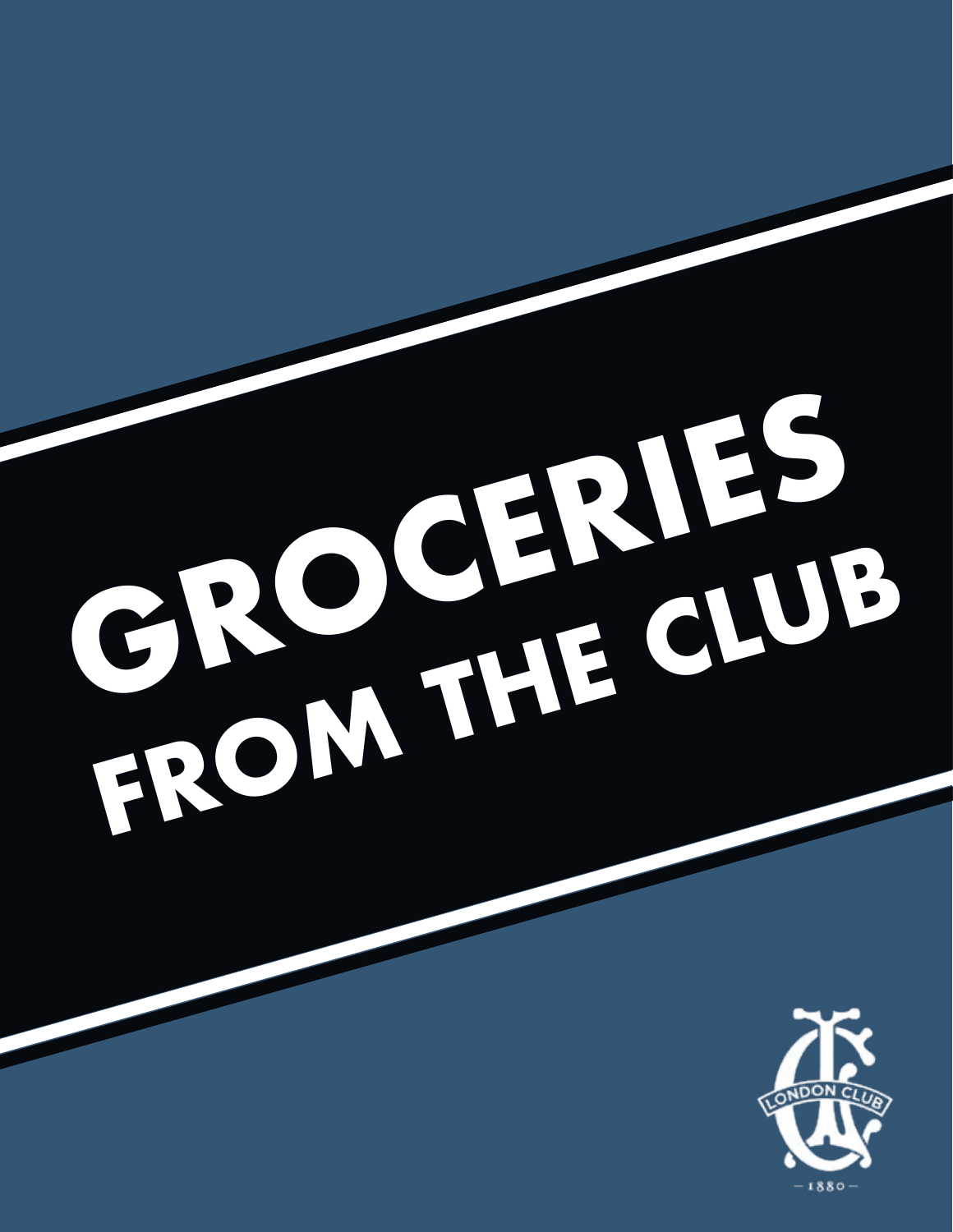# **TAKE-OUT THE LONDON CLUB @**

**Don't worry, our take-out system is contact-free.** When you place your order, you will be able to choose a pick-up time, and when you arrive at the Club, all you have to do is give us a call and we will bring out the order and place it right in your trunk! All payments will be put through your member account.

Order deadline is Wednesday at 1:00pm for pick up on Friday between 9am and 4pm.

Questions? Please contact Caitlyn Hunter at chunter@londonclub.com. Please select from the items below, which are subject to availability.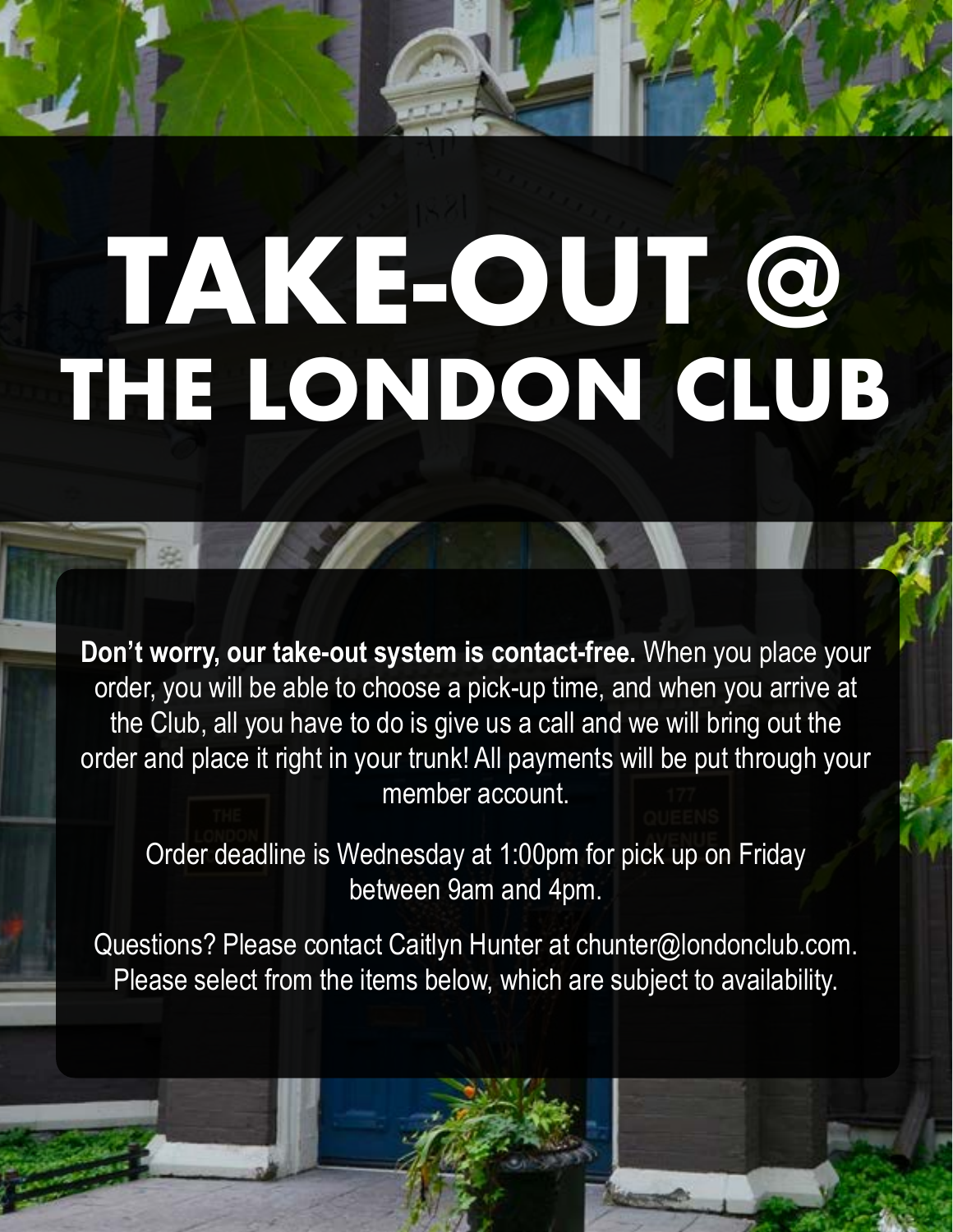# **Take-Out from The London Club**

#### First Name Last Name

Email Membership Number

Pick Up Time on Friday (between 12pm and 4pm)

#### **House Made Pot Pies**

Steak & Mushroom Pot Pie braised beef, roasted mushrooms, rich beef gravy and topped with puff pastry Ready for oven (serves 2-3 people) | \$20 | Enter Requested Quantity Below

Chicken Pot Pie diced chicken breast, mirepoix, creamy chicken gravy and topped with puff pastry Ready for oven (serves 2-3 people) | \$18 | Enter Requested Quantity Below

#### **House Made Lasagna**

Large Pomodoro Lasagna house made tomato sauce, ricotta cheese, mozzarella & Grana Padano (serves 6-8 people) | \$26 | Enter Requested Quantity Below

Large Lasagna Bolognese house made meat sauce, bechamel, mozzarella & Grana Padano (serves 6-8 people) | \$28 | Enter Requested Quantity Below

**Once you have downloaded and completed this PDF form, click 'Save' and email the document to chunter@londonclub.com. Please make sure to double check your order and make sure that your order has been saved.**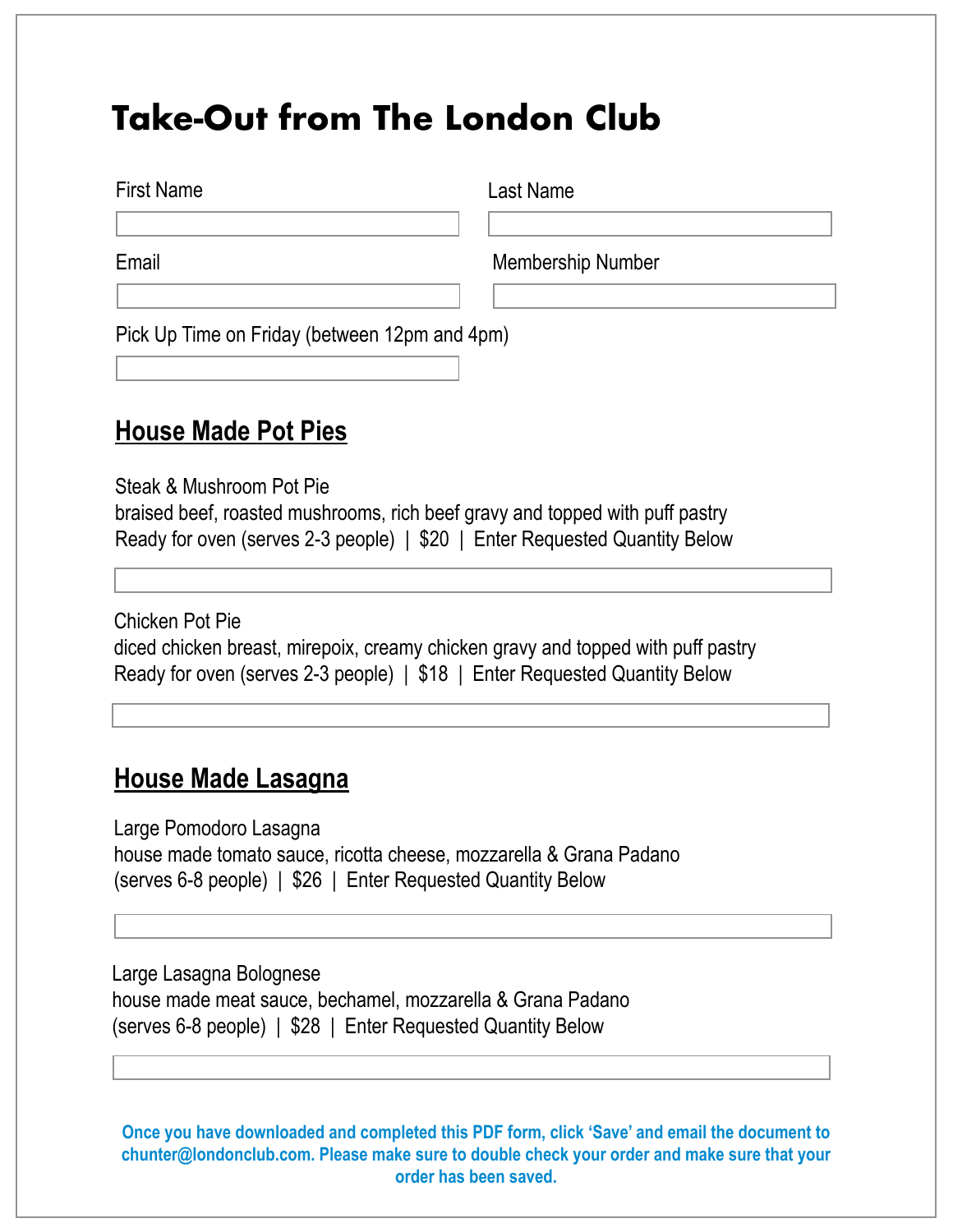## **Baked Goods**

Cookie Pucks, Chocolate Chip, Bake at Home, 1 dz. | \$11 | Enter Requested Quantity Below

Cookie Pucks, Double Chocolate, Bake at Home, 1 dz. | \$11 | Enter Requested Quantity Below

Cookie Pucks, Oatmeal Raisin, Bake at Home, 1 dz. | \$11 | Enter Requested Quantity Below

Croissants, Mini All Butter, Bake at Home, 1 dz. | \$26 | Enter Requested Quantity Below

Danishes, Assorted Variety, Bake at Home, 1 dz. | \$18 | Enter Requested Quantity Below

### **Fresh Meat Selections**

1/2 Rack of Ontario Lamb *with caramelized shallot demi glace* | \$40 | Enter Requested Quantity Below

7 oz. Ontario AAA Beef Tenderloin *with bourdelaise sauce* | \$29 | Enter Requested Quantity Below

10 oz. Ontario AAA Striploin Steak *with a red wine reduction* | \$27 | Enter Requested Quantity Below

>>

**Once you have downloaded and completed this PDF form, click 'Save' and email the document to chunter@londonclub.com. Please make sure to double check your order and make sure that your order has been saved.**